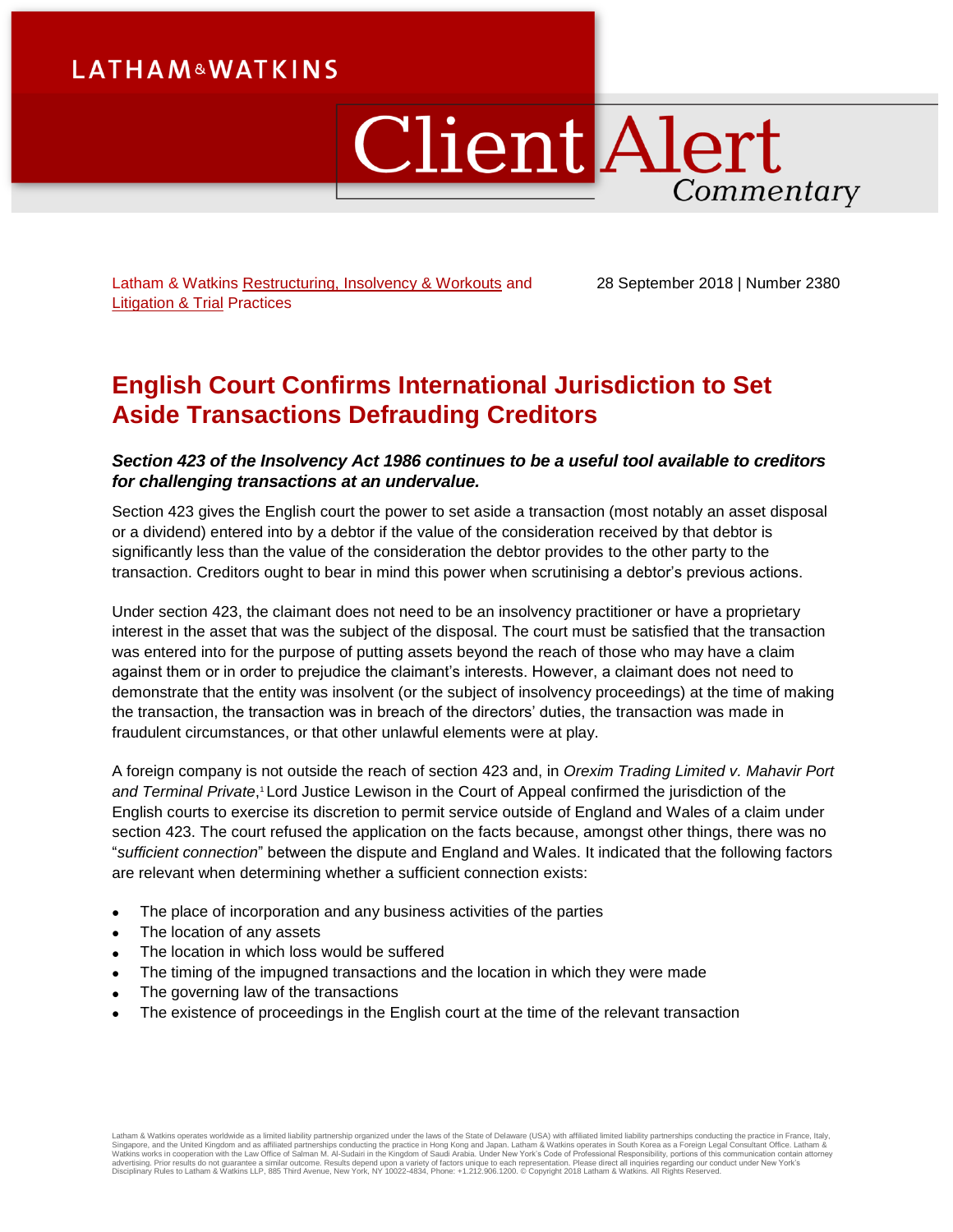## **Background**

The case concerned a dispute between the applicant, a Maltese company, Orexim Trading Limited (**Orexim**), who sought to use section 423 in order to set aside the sale of a ship by an Indian company, Mahavir Port and Terminal Private Limited (**MPT**). Litigation was already on foot before the English courts with regards to a settlement agreement that had been entered into by the parties after the impugned transaction and which was governed by English law. Whilst MPT did not dispute Orexim's application for permission to serve a claim under section 423, two further foreign parties involved in the dispute over the settlement agreement argued that such an application should be denied on the basis that the court should not accept jurisdiction.

## **Judgment**

#### **When will the court exercise its international jurisdiction?**

Section 423's extra-territorial effect is by now well-established. Indeed, Lewison LJ commented:

*"In days gone by the assertion of extra-territorial jurisdiction was described as 'exorbitant'. But following the globalisation (and digitalisation) of the world economy that attitude can now be seen as out of date".*

However, in *Orexim*, the court clarified that it will only exercise its jurisdiction to make such an order if the matter has a sufficient connection with England and Wales. The court also confirmed that this issue ought properly to be considered when considering whether to permit service out of the jurisdiction under Part 6.37 of the Civil Procedure Rules (CPR). This means that a claimant must in essence satisfy three conditions before the court will permit service out of the jurisdiction of a claim pursuant to section 423:

- Under CPR Part 6.37(1), the claimant must satisfy the court that the claim has a reasonable prospect of success.
- Under CPR Part 6.37(3) the court must be satisfied that England and Wales is "*the proper place*" to bring the claim.
- The court must be satisfied that there is a sufficient connection between the dispute and England and **Wales**

#### **Is the dispute closely connected with England and Wales?**

In *Orexim*, the court refused the application on the facts because, amongst other things, there was no sufficient connection between the dispute and England and Wales. Lewison LJ had regard to a number of factors when coming to this conclusion including the following:

- None of the parties to the dispute were incorporated in England and Wales, nor did business in the jurisdiction.
- There was no evidence of assets being held in England and Wales, or that the ship had ever entered territorial waters.
- There was no evidence that loss would be suffered in the jurisdiction.
- The impugned transactions took place outside of the jurisdiction and were governed by the law of Singapore.

Indeed, the only connection to England and Wales was that the settlement agreement was governed by English law and had an exclusive English jurisdiction clause. The agreement however, was entered into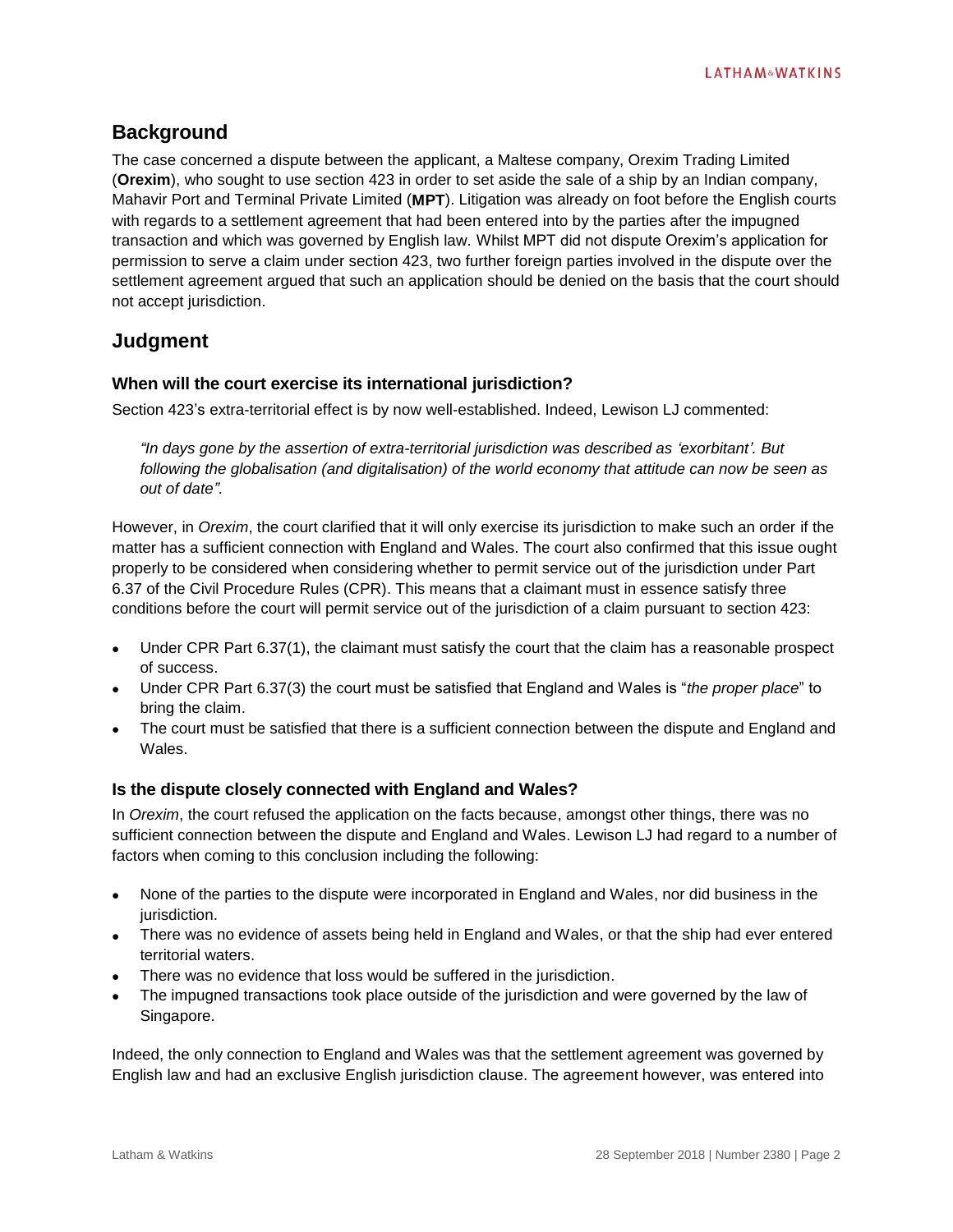*before* the impugned transactions took place which led Lewison LJ to conclude that this meant the underlying governing law did not form the basis of a sufficient connection to England and Wales:

*"Although it is true to say that section 423 can apply even if there is no particular creditor in contemplation, the timing of the transactions fatally undermines …[the] argument that the purpose of the transactions was to frustrate a judgment of an English court. At the time when the transactions took place there was no connection with England and Wales at all".*

As mentioned above, litigation with regards to a settlement agreement was already on foot in the English courts and the defendant raised the fact that existing proceedings in the English courts was a factor taken into account by the judge when deciding whether or not there was a sufficient connection in *Dornoch Ltd*  v. Westminster International BV<sup>2</sup>. However, Lewisham J distinguished that case on the basis that:

"*the sale took place after the owners had been served with proceedings in England and had been notified of an application for an injunction to stop any disposal of the vessel… [*t]*he facts of that case could well be viewed as an attempt to frustrate any award of an English court arising out of a dispute that was already before the court*".

Accordingly, if proceedings have commenced in the English court and the transaction is seen as an attempt to frustrate those proceedings, the court may be more likely to grant permission to serve a claim under section 423 but this could not have been the case in *Orexim* given that the impugned transactions occurred *prior* to the date of the settlement agreement and the commencement of the corresponding English court proceedings.

#### **The future of section 423**

Section 423 is likely to be of increasing interest to creditors, whether existing, prospective or contingent. The forthcoming judgment of the Court of Appeal in the dispute between Sequana Capital and British American Tobacco Industries (*BAT Industries plc v. Sequana SA and another<sup>3</sup>* ) will provide further useful guidance on the remedies available to the court as a result of a successful section 423 claim and, hence, the strength of this "tool" in a creditor's armory.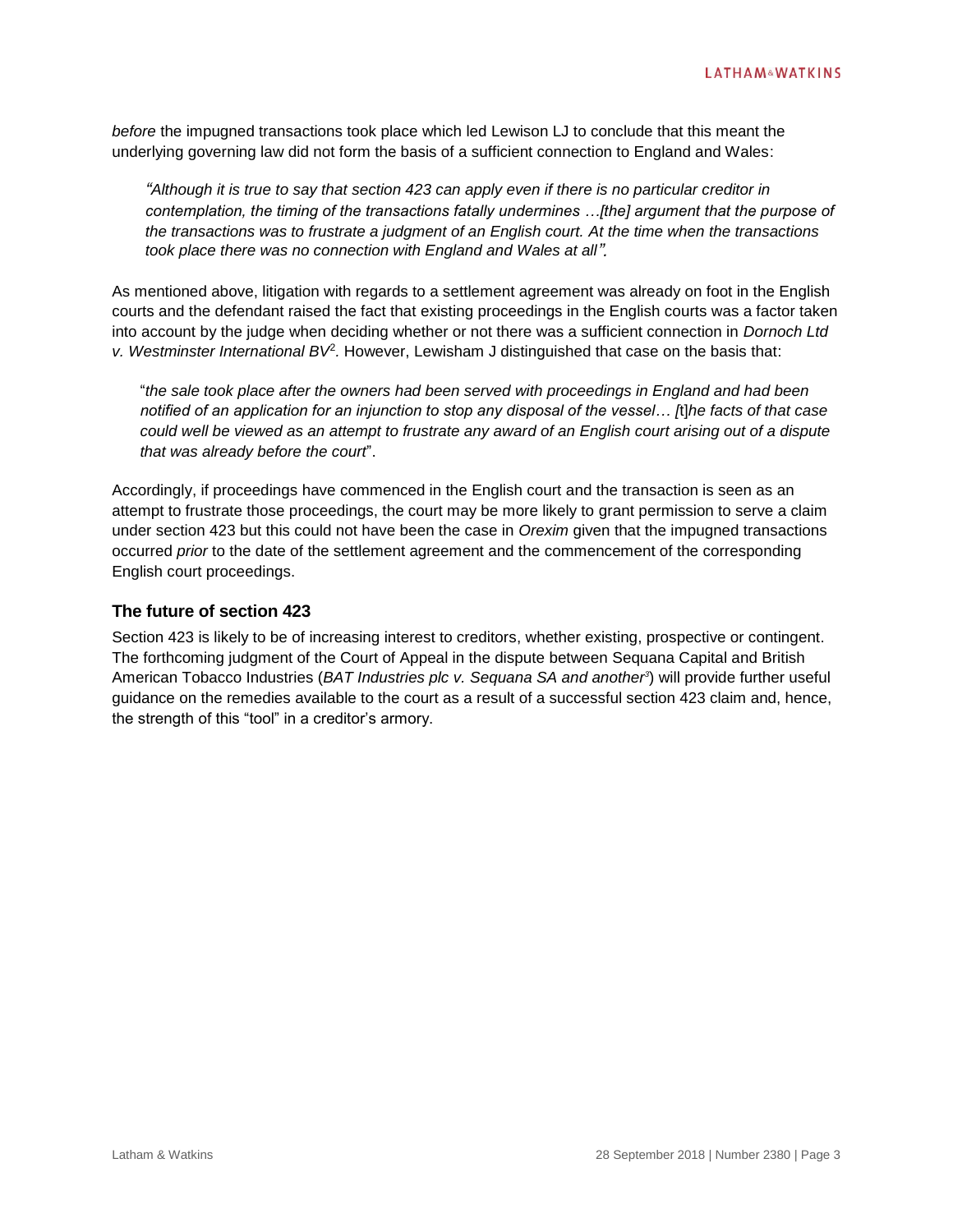If you have questions about this *Client Alert*, please contact one of the authors listed below or the Latham lawyer with whom you normally consult:

#### **[Simon J. Baskerville](https://www.lw.com/people/simon-baskerville)**

[simon.baskerville@lw.com](mailto:simon.baskerville@lw.com) +44.20.7710.3033 London

#### **[Daniel Smith](https://www.lw.com/people/daniel-smith)**

[daniel.smith@lw.com](mailto:daniel.smith@lw.com) +44.20.7710.1028 London

#### **[Anna Hyde](https://www.lw.com/people/anna-hyde)**

[anna.hyde@lw.com](mailto:anna.hyde@lw.com) +44.20.7710.1097 London

#### **[Lisa Stevens](https://www.lw.com/people/lisa-stevens)**

[lisa.stevens@lw.com](mailto:lisa.stevens@lw.com) +44.20.7710.4515 London

#### **[Vanessa Morrison](https://www.lw.com/people/vanessa-morrison)**

Knowledge Management Counsel [vanessa.morrison@lw.com](mailto:vanessa.morrison@lw.com) +44.20.7710.4528 London

#### **You Might Also Be Interested In**

[Internal Investigations Protected By Privilege Once More?](https://www.latham.london/2018/09/internal-investigations-protected-by-privilege-once-more/)

[English High Court Applies New "Range of Factors" Test to Defence of Illegality](https://www.latham.london/2018/04/english-high-court-applies-new-range-of-factors-test-to-defence-of-illegality/)

[The DTEK Restructuring –](https://www.lw.com/thoughtLeadership/DTEK-restructuring-final-chapter) The Final Chapter

High Court Decision [in Norske Skog: Puh! \(Norwegian for Phew!\)](https://www.latham.london/2018/04/high-court-decision-in-norske-skog-puh-norwegian-for-phew/)

*Client Alert* is published by Latham & Watkins as a news reporting service to clients and other friends. The information contained in this publication should not be construed as legal advice. Should further analysis or explanation of the subject matter be required, please contact the lawyer with whom you normally consult. The invitation to contact is not a solicitation for legal work under the laws of any jurisdiction in which Latham lawyers are not authorized to practice. A complete list of Latham's *Client Alerts* can be found at [www.lw.com.](http://www.lw.com/) If you wish to update your contact details or customize the